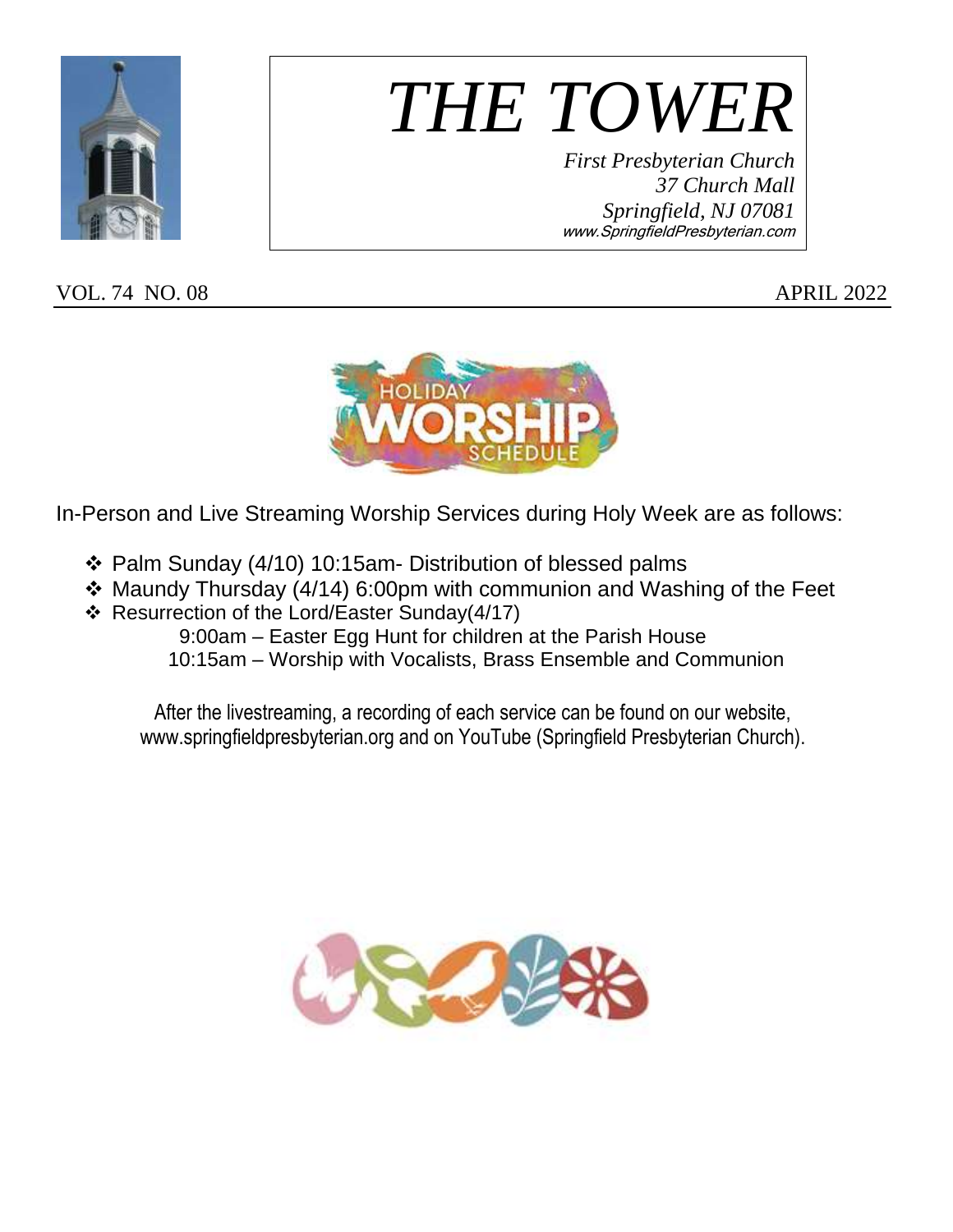

Thank you to those who dedicated flowers to our Easter display:

*The Donald Auer Family –My loving wife, Elaine - a cherished mother and grandmother; Greg and Dawn Clarke – Our parents: Kathryn and Walter Clarke & Margaret Haley and Col. Ryerson Mausert; Ted and Lynn Doll – In honor of Kris and Angela Ruebling-Jass In memory of our parents; In Memory of Margarete, Joan and Janice Michele Eckstein –In memory of Alfred and Christine Faraone Nancy and Jack Hennessey- Betty and Dee Jameison; Eleanor and Hilary Hennessey Debra and Gary Kensicki and Family- In memory of Alice and Carmine Cataldo; Virginia Meringer – In memory of David Schaal, Sr.; Mrs. Elizabeth Schmidt - her husband William R. Schmidt; Hamilton and Louise Scott –Ruth C. Scott, Henry Stieglitz ; Amy, Robbie and Tory Smith – Our Family May Smith – In memory of Beloved Family and Friends Ruth Wood – In Memory of Gary Wood & Bill and Ruth Wood.*



We thank the following musicians for sharing their talents this Easter, under the direction of Liliya Khobotkova:

*Brass: Walter Schweikert, Trombone; Donato Toto, Trombone; Jeff Schweikert, Trumpet Al DeFurianni, Trumpet; Vocalists: Ellen Lang, Soprano, and Ken Young, Bass*

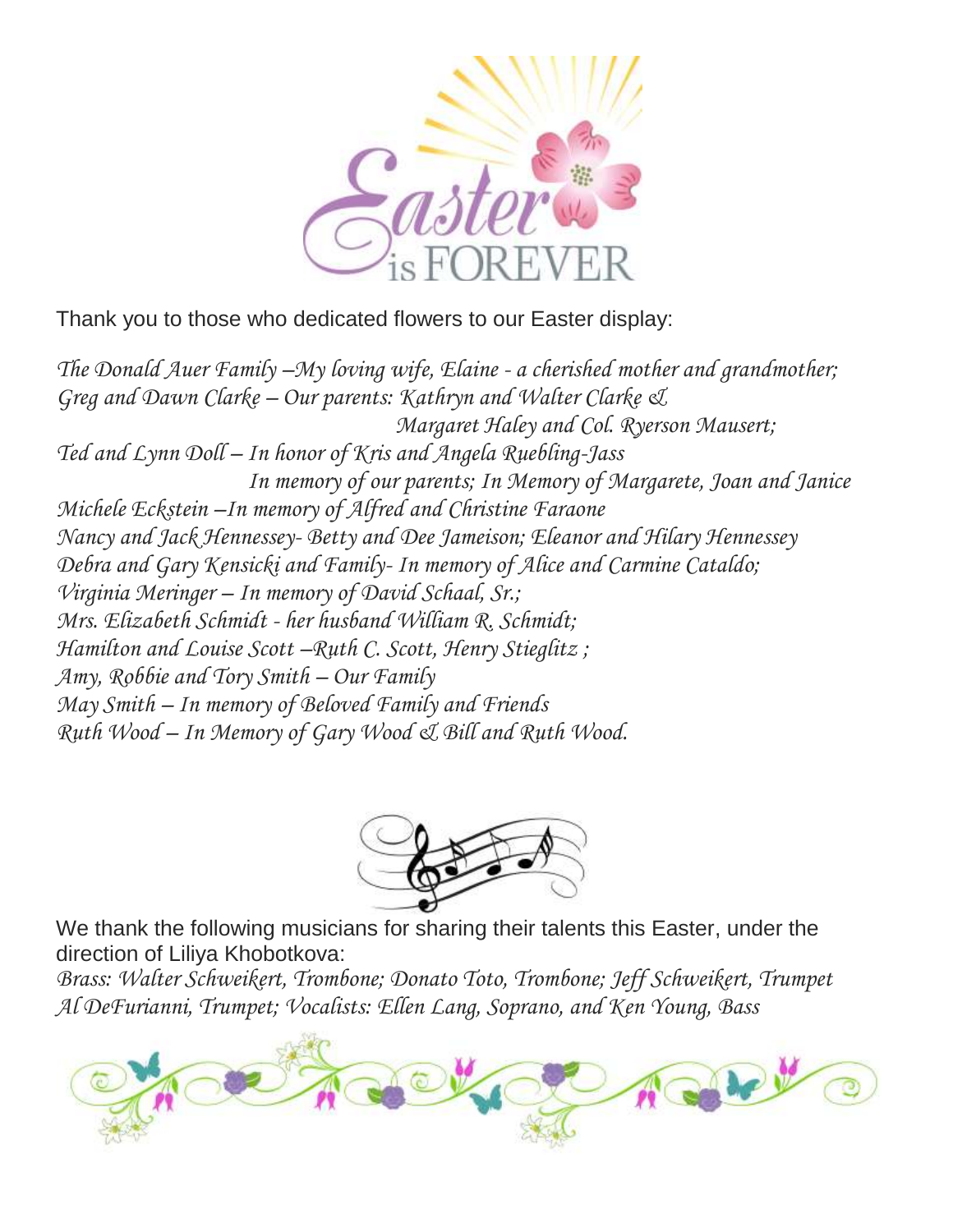### *From the Desk of Pastor Lindsey*

May the peace, love, joy, and hope be with you all. I greet you in the precious name of our Lord and Savior Jesus Christ.

My brothers and sisters, on Resurrection Sunday, we shall declare, He is risen! He is risen indeed! The fact that we declare that Jesus is risen should make us feel exuberant, but what does that mean to me or you? I see confirmation of the promise made to all those who truly follow Him that we too, will one day be resurrected to live forever as He now does.

God's power underlies Jesus' resurrection. If God has power over Jesus' life and death, he also has power over all life and death. God is the Creator of life and is sovereign over death. If he points an endorsing finger at Jesus, how can humanity doubt him?

With the Resurrection of Christ, there is an expectation of renewed faith. Isaiah writes: "He has clothed me with the garments of salvation, he has covered me with the robe of righteousness." You and I are given the opportunity to allow God every day to clothe us with salvation and robe us with Christ's righteousness.

Today we are offered the chance to not just to start over, but we are given the chance to be freed of every piece of clothing of the past, every bit of wrongdoing that clings, every bit of baggage that weighs heavy on our hearts, and take on a whole new outfit, a brand new garment washed in the blood of Jesus' forgiveness.

As Ambassadors of Christ, you must say, God I am yours today. I want you to claim me. I want you to forgive me. I want to allow the garment of grace to shape me, and whatever happens today is inconsequential compared to the garment I am letting you put on my back. I arise today with the power of God to pilot me, God's strength to sustain me. God's wisdom to guide me. Amen.

 *Yours in Christ,* 

 *Pastor Madelynne Lindsey* 

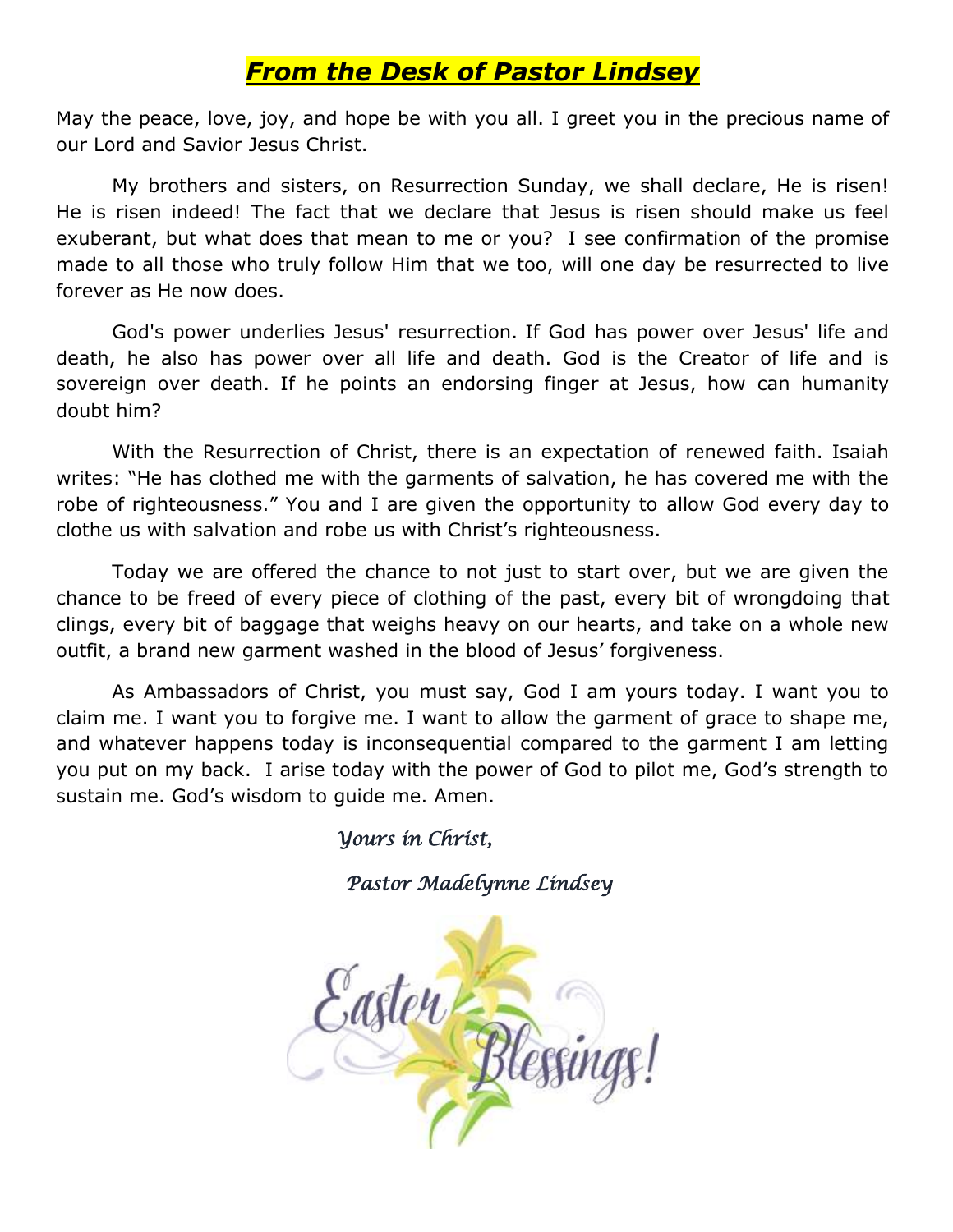

7<sup>th</sup> – Rodney Shinners 9<sup>th</sup> – Colleen Scott 13<sup>th</sup> - Doreen DeRenzo 15<sup>th</sup> - Russell Helsel 21<sup>st</sup> – Daniel Priest 23<sup>rd</sup> - Jean Zabelski

- 24<sup>th</sup> Douglas Leite 25<sup>th</sup> – Seamus Priest 26<sup>th</sup> - Beatrice Roth 28<sup>th</sup> - Thomas Clark 29<sup>th</sup> - Carissa Clark
- 30<sup>th</sup> Millie Huska

WE ARE HAPPY TO CELEBRATE THE BIRTHDAYS OF ALL OUR CHURCH FAMILY! IF YOUR BIRTHDAY IS NOT INCLUDED IN OUR BIRTHDAY ANNOUNCEMENTS, PLEASE CALL THE OFFICE AND PROVIDE MONTH AND DAY, AND WE'LL ADD YOU TO OUR LIST \*\*\*\*\*\*\*\*\*\*\*\*

### **TWO CENTENNIAL BIRTHDAYS!**

We are delighted to offer Happy Birthday Greetings to two very special members who are celebrating their 100<sup>th</sup> Birthdays this month!





Imagine the inventions and innovations that they have witnessed in their lifetime! They both have been such a blessing to this Congregation and to their families. May Bea and Russ enjoy God's continued blessings and two helpings of birthday cake!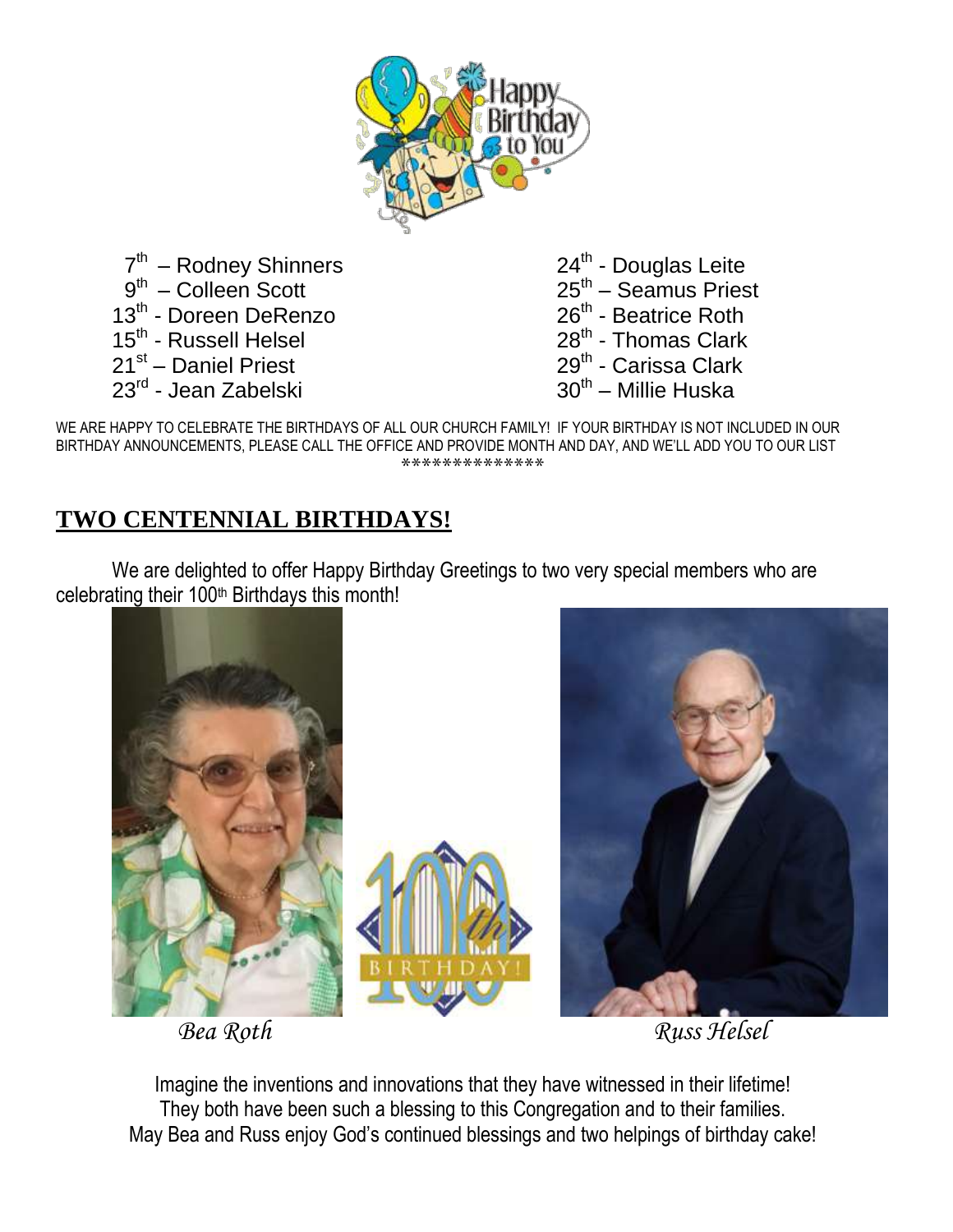# member<br>Spatight

Congratulations to **Samantha Werner**, who performed in the Middlesex High School presentation of "The Spongebob Musical". She is one of only two freshmen in the Drama Club performance. After the show, Sam was greeted by her family and friends. Way to go, Sam!





*Welcome Amirah-Grace Lillian Sarno, daughter of Joseph and Patrice Sarno, who was baptized on March 20, 2022.* 

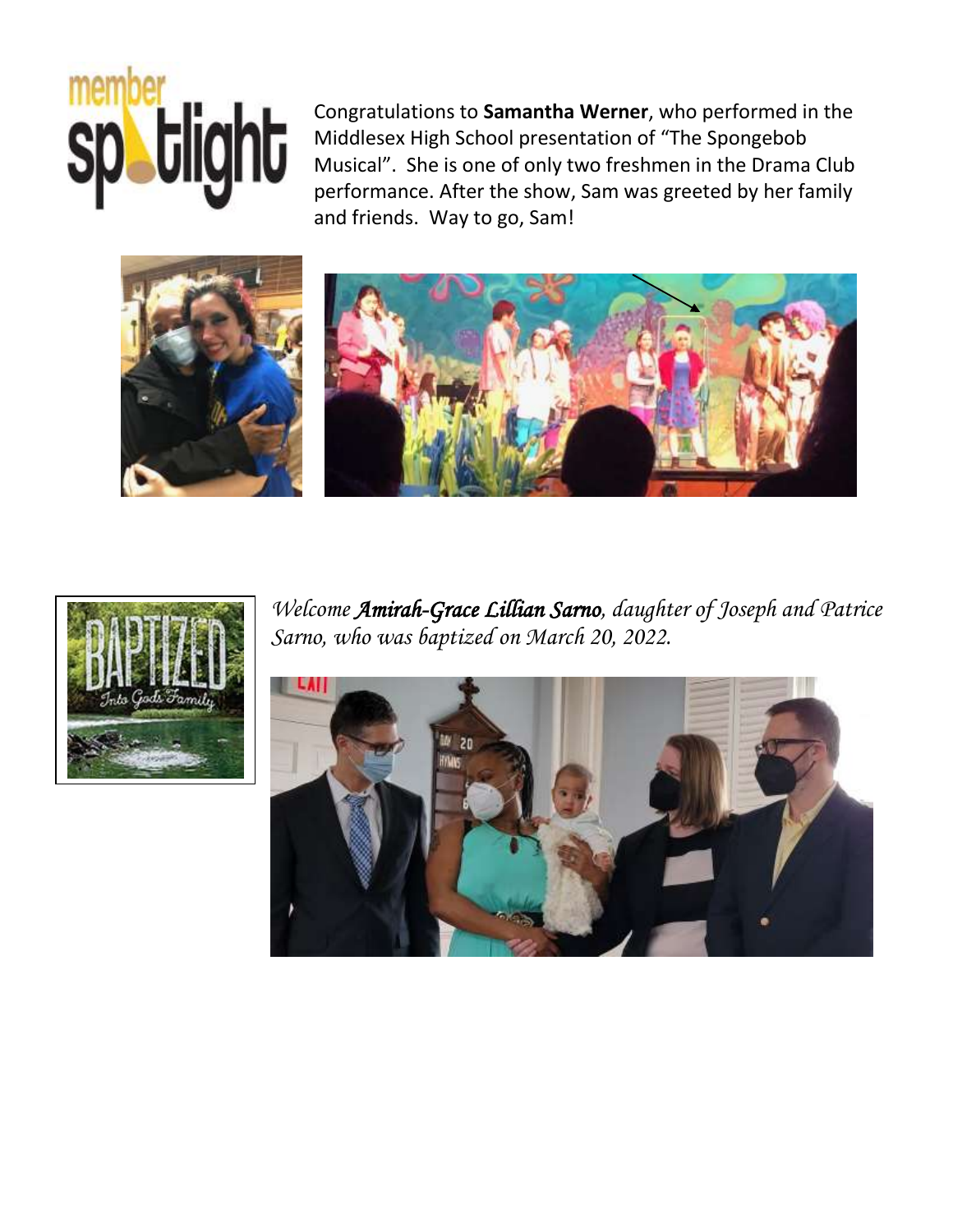Answer: shepherd, scattered, flock, he, with, look, sheep, rescue, pasture, search, lost, strays, bind, injured, strengthen, weak, sheep, God

Using the code, complete this passage based on Ezekiel 34 Elte  $\frac{1}{1}$   $\frac{1}{1}$   $\frac{1}{1}$ gind  $\frac{1}{2}$  $\mathbb{N}$ ZYXWVUTSRQPONMLKJIHGFEDCBA ABCDEFGHIJKLMNOPQRSTUVWXYZ  $\begin{array}{c} \mathbf{H} \\ \mathbf{H} \\ \mathbf{H} \end{array}$ ±|  $\frac{x}{2}$  $\frac{16}{16} - \frac{16}{16} = \frac{16}{16} = \frac{16}{16} = \frac{16}{16} = \frac{16}{16} = \frac{16}{16} = \frac{16}{16} = \frac{16}{16} = \frac{16}{16} = \frac{16}{16} = \frac{16}{16} = \frac{16}{16} = \frac{16}{16} = \frac{16}{16} = \frac{16}{16} = \frac{16}{16} = \frac{16}{16} = \frac{16}{16} = \frac{16}{16} = \frac{16}{16} = \frac{16}{16} =$  $\frac{1}{2}$   $\frac{1}{2}$   $\frac{1}{2}$   $\frac{1}{2}$   $\frac{1}{2}$   $\frac{1}{2}$  $\frac{1}{V}$   $\frac{1}{N}$   $\frac{1}{N}$   $\frac{1}{N}$ "As a Ŧ  $\frac{X \wedge A S}{X}$  $\frac{1}{2}$ them, so will I  $\frac{M}{6} - \frac{1}{7} - \frac{1}{7}$  $\equiv$ ≖∣  $\frac{M I}{S} = \frac{1}{N}$  $\mathsf{I}$  $\frac{1}{6}$  or the  $\frac{1}{6} - \frac{1}{1} + \frac{1}{6}$ . ... and I am your them and  $\frac{1}{\kappa} \frac{1}{2} \frac{1}{H} \frac{1}{6} \frac{1}{F} \frac{1}{I} \frac{1}{V}$  $\frac{1}{2}$  B M W  $\frac{1}{10} = \frac{1}{10}$  after my  $\frac{1}{10} = \frac{1}{10}$  $\frac{1}{u} = \frac{1}{u}$  when  $\frac{1}{s}$ Elle  $\frac{d}{2}$   $\frac{7}{1}$   $\frac{0}{2}$ nb the looks after his and bring back  $\frac{M-1}{2}$  $\frac{1}{R} M \frac{1}{R} \frac{1}{R} \frac{1}{R} \frac{1}{R}$ . You are my them.  $\overline{\omega}$ 

DOWN 1. gardener, 3. earthquake, 6. Salome; "I am ascending to my Father and Answer. ACROSS 2. remembered, 4. worshipped, 5. white, 7. Galilee, 8. linen; your Father, to my God and your God." John 20:17, NIV Joh\_20:17, NIV

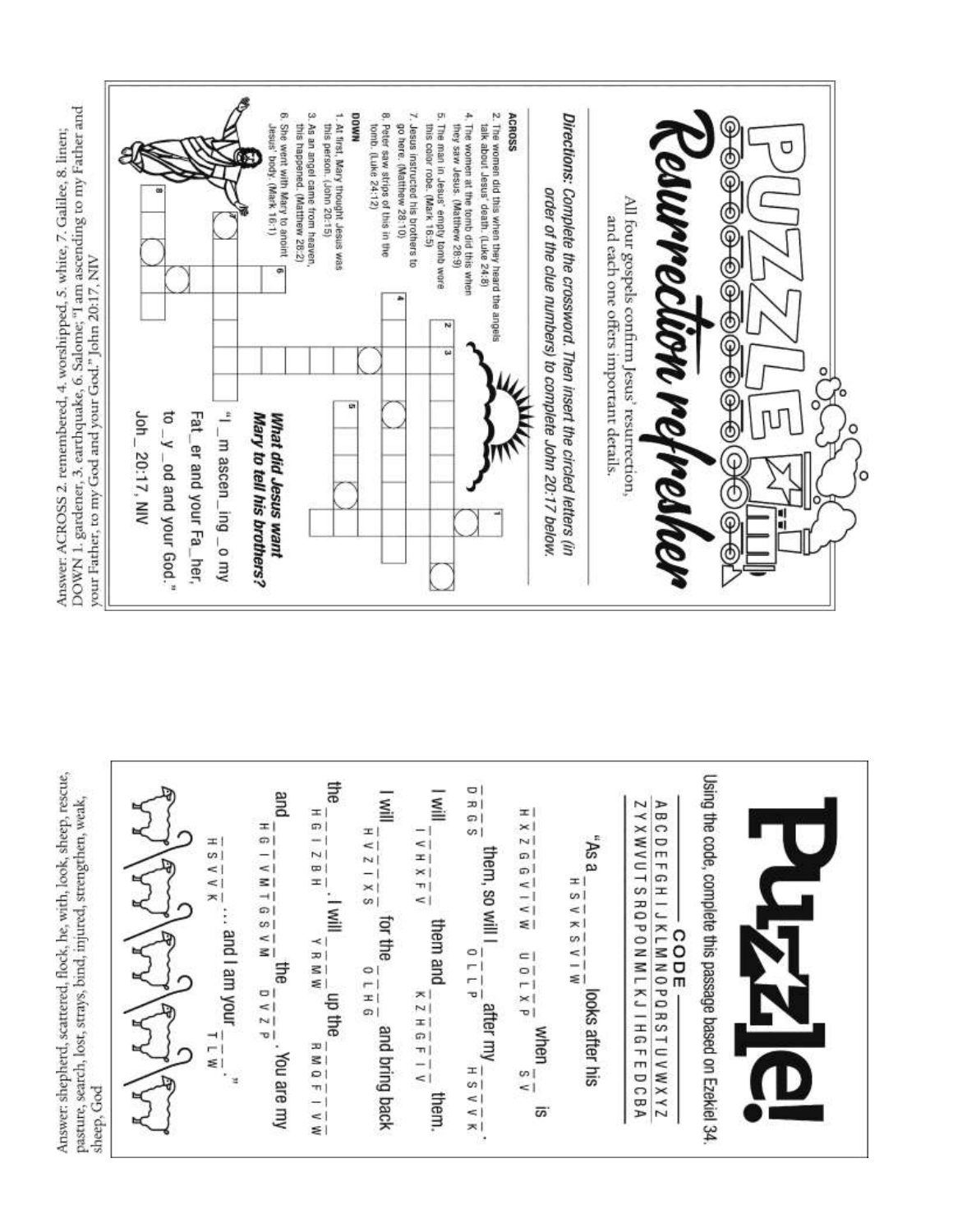### First Presbyterian Church of Springfield

## April 2022

Phone: 973-379-4320 Fax: 973-379-8883

E-mail: FirstPCOffice@vergon.net

Springfield, NJ 07081

Sanchury/Chapel: 210 Morris Avenue Office/Parish House 37 Church Mall

A Welcoming Church for 272 Years...

| Mon              | Tue | Wed | Thu                                                                        | Fri                                | Sat |
|------------------|-----|-----|----------------------------------------------------------------------------|------------------------------------|-----|
|                  |     |     |                                                                            | 1                                  | 2   |
| 4<br>Session 7pm | 5   | 6   | 7                                                                          | 8                                  | 9   |
| 11               | 12  | 13  | 14<br>Maundy Thursday<br>6pm service with Washing of<br>Feet and Communion | 15<br>GoodFnday<br>Passover begins | 16  |
| 18 Office closed | 19  | 20  | 21                                                                         | 22 Earth Day<br>Passover ends      | 23  |
| 25               | 26  | 27  | 28                                                                         | 29                                 | 30  |
|                  |     |     |                                                                            |                                    |     |